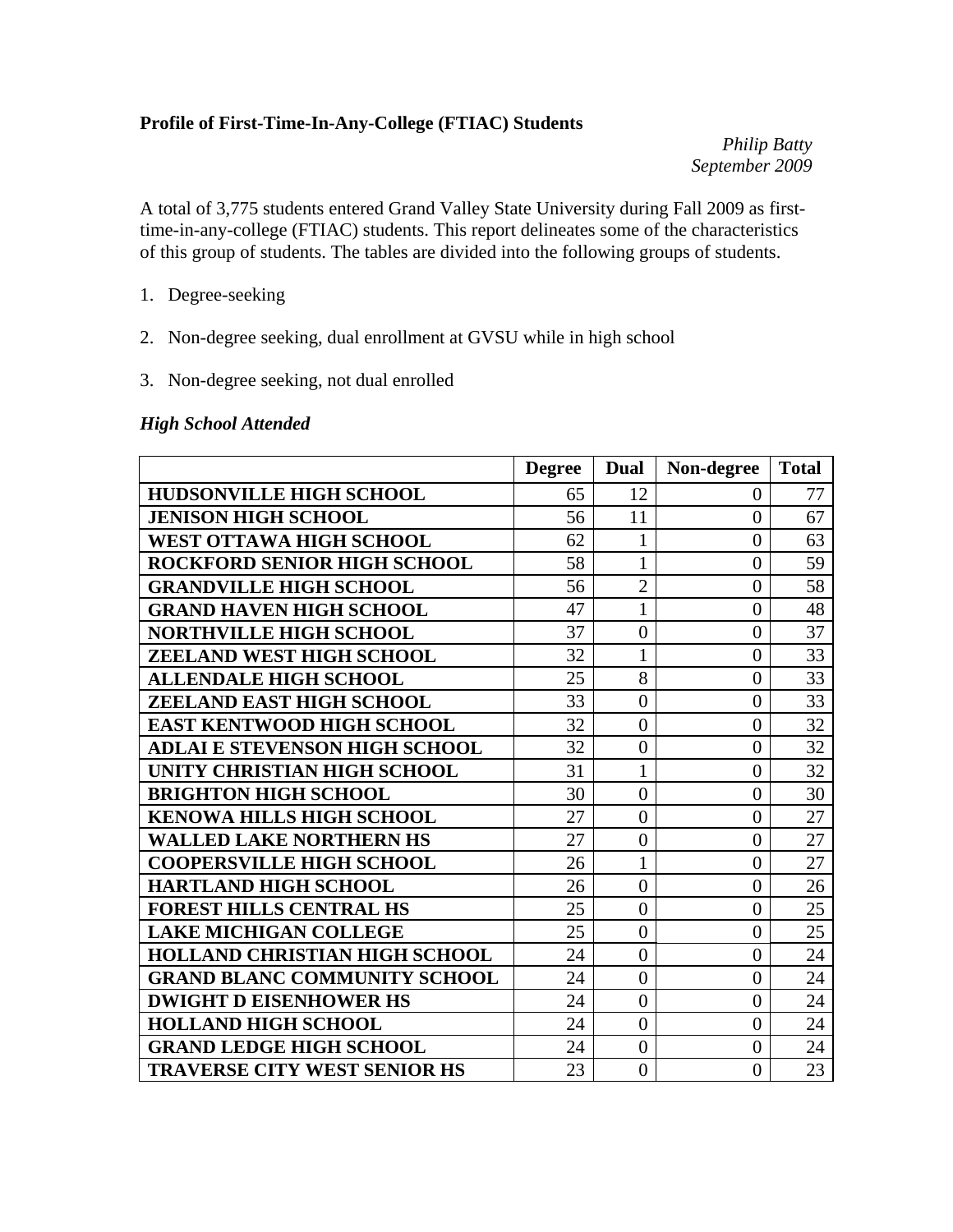*Sex* 

|               | <b>Degree</b> | Dual      | Non-degree | <b>Total</b> |
|---------------|---------------|-----------|------------|--------------|
| <b>FEMALE</b> | 2286          | 26        |            |              |
| <b>MALE</b>   | 1441          | ⌒ 1<br>∠⊥ |            | 463          |
| All           | 2727<br>ا ک   | 47        |            |              |

## *Ethnic Background*

|                                     | <b>Degree</b> | Dual | Non-   | <b>Total</b> |
|-------------------------------------|---------------|------|--------|--------------|
|                                     |               |      | degree |              |
| <b>AFRICAN AMERICAN</b>             | 188           |      |        | 188          |
| AMERICAN INDIAN/ALASKA NATIVE       |               |      | 0      |              |
| <b>ASIAN/HAWAIIAN/PACF ISLANDER</b> | 88            | 2    |        | 91           |
| <b>HISPANIC or LATINO</b>           | 110           | ◠    | 0      | 112          |
| <b>WHITE</b> (Non-Hispanic)         | 3180          | 40   |        | 3221         |
| <b>UNKNOWN/NOT REPORTED</b>         | 150           | ◠    | 0      | 152          |
| All                                 | 3727          | 47   |        |              |

## *Full-Time vs. Part-Time*

|                  | <b>Degree</b>                    | Dual | Non-degree | <b>Total</b> |
|------------------|----------------------------------|------|------------|--------------|
| <b>Full-time</b> | 3718                             |      |            | 2710         |
| <b>Part-time</b> |                                  | 47   |            |              |
| All              | הרחר<br>$\overline{\phantom{a}}$ | 47   |            |              |

# *Major (degree-seeking students only)*

|                                           | #              |
|-------------------------------------------|----------------|
| <b>ACCOUNTING</b>                         | 25             |
| <b>ADVERTISING &amp; PUBLIC RELATIONS</b> | 27             |
| <b>ANTHROPOLOGY</b>                       | 18             |
| <b>ART AND DESIGN</b>                     | 47             |
| <b>ART HISTORY</b>                        |                |
| <b>ATHLETIC TRAINING</b>                  | 71             |
| <b>BEHAVIORAL SCIENCE</b>                 | 4              |
| <b>BIOLOGY</b>                            | 135            |
| <b>BIOMEDICAL SCIENCE</b>                 | 201            |
| <b>BIOPSYCHOLOGY</b>                      | $\overline{2}$ |
| <b>BROADCASTING</b>                       | 18             |
| <b>BUSINESS ECONOMICS</b>                 | 2              |
| <b>BUSINESS GENERAL</b>                   |                |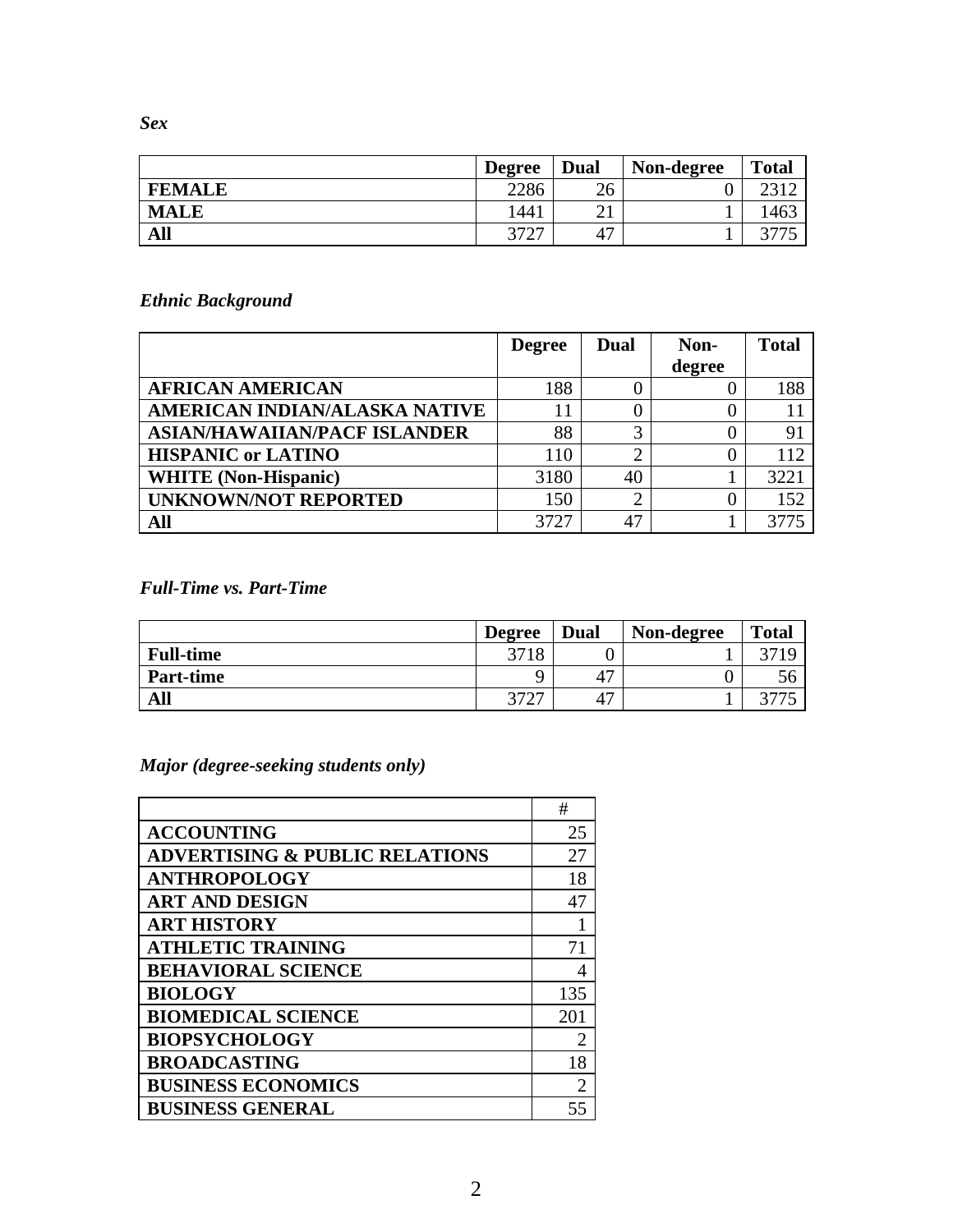| <b>CELL &amp; MOLECULAR BIOLOGY</b> | 9              |
|-------------------------------------|----------------|
| <b>CHEMISTRY</b>                    | 32             |
| <b>CHINESE STUDIES</b>              | $\mathbf{1}$   |
| <b>CLASSICS</b>                     | $\overline{2}$ |
| <b>CLINICAL LAB SCIENCE</b>         | 5              |
| <b>COMMUNICATION STUDIES</b>        | 32             |
| <b>COMPUTER SCIENCE</b>             | 12             |
| <b>CRIMINAL JUSTICE</b>             | 70             |
| <b>DANCE</b>                        | 3              |
| <b>EARTH SCIENCE</b>                | $\mathbf 1$    |
| <b>ECONOMICS</b>                    | $\overline{2}$ |
| <b>ENGLISH</b>                      | 88             |
| <b>EXERCISE SCIENCE</b>             | 48             |
| <b>FILM VIDEO</b>                   | 81             |
| <b>FINANCE</b>                      | 8              |
| <b>FRENCH</b>                       | 3              |
| <b>GEOGRAPHY</b>                    | $\overline{c}$ |
| <b>GEOLOGY</b>                      | $\overline{7}$ |
| <b>GEOLOGY-CHEMISTRY</b>            | $\mathbf{1}$   |
| <b>GERMAN</b>                       | 3              |
| <b>GROUP SOCIAL STUDIES</b>         | 40             |
| <b>HEALTH COMMUNICATION</b>         | 9              |
| <b>HEALTH PROFESSIONS</b>           | 134            |
| <b>HISTORY</b>                      | 38             |
| HOSPITALITY TOURISM MANAGEMENT      | 28             |
| <b>INFORMATION SYSTEMS</b>          | 1              |
| <b>INTEGRATED SCIENCE</b>           | 10             |
| <b>INTERNATIONAL BUSINESS</b>       | 6              |
| <b>INTERNATIONAL RELATIONS</b>      | 17             |
| <b>JOURNALISM</b>                   | 25             |
| <b>LEGAL STUDIES</b>                | 10             |
| <b>MANAGEMENT</b>                   | 9              |
| <b>MARKETING</b>                    | 10             |
| <b>MATHEMATICS</b>                  | 57             |
| <b>MUSIC</b>                        | 37             |
| <b>NATURAL RESOURCES MGMT</b>       | 12             |
| <b>NURSING</b>                      | 39             |
| OCCUPATIONAL SAFETY/HEALTH MGT      | 1              |
| <b>PHILOSOPHY</b>                   | 4              |
| <b>PHOTOGRAPHY</b>                  | 17             |
| PHYSICAL EDUCATION                  | 21             |
| <b>PHYSICS</b>                      | 10             |
| POLITICAL SCIENCE                   | 41             |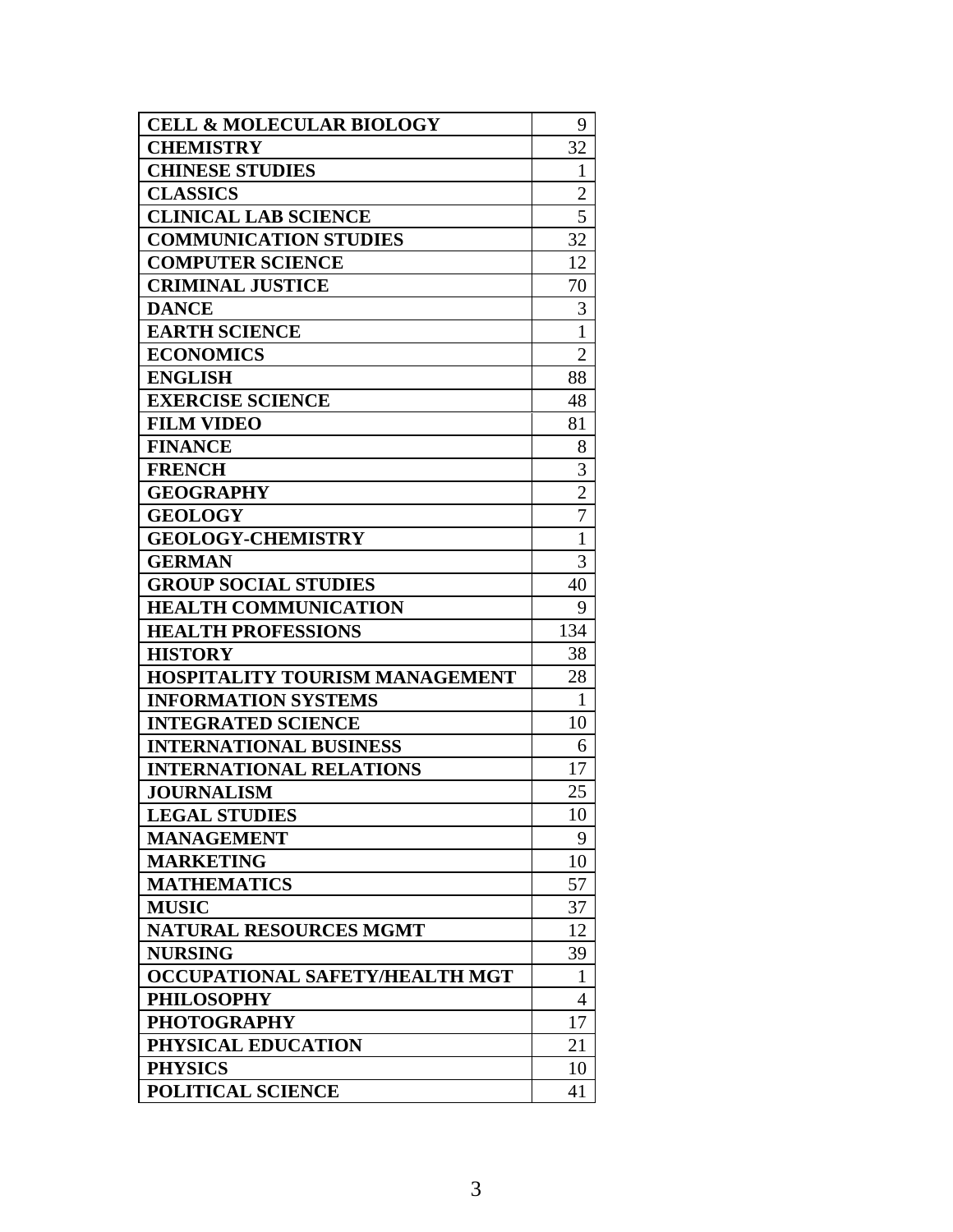| <b>PRE-BUSINESS</b>              | 293            |
|----------------------------------|----------------|
| PRE-CLINICAL LAB SCIENCE         | $\mathbf{1}$   |
| PRE-COMPUTER SCIENCE             | 34             |
| PRE-ENGINEERING                  | 151            |
| PRE-HEALTH SCIENCE               | 21             |
| <b>PRE-INFORMATION SYSTEMS</b>   | 11             |
| <b>PRE-MED IMG/RADIATION SCI</b> | 40             |
| <b>PRE-MED TECH</b>              | 193            |
| <b>PRE-NURSING</b>               | 291            |
| PRE-PHYSICAL THERAPY             | 27             |
| <b>PSYCHOLOGY</b>                | 186            |
| PUBLIC ADMINISTRATION            | 5              |
| <b>RUSSIAN STUDIES</b>           | 3              |
| <b>SOCIAL WORK</b>               | 45             |
| <b>SOCIOLOGY</b>                 | 9              |
| <b>SPANISH</b>                   | 14             |
| <b>STATISTICS</b>                | $\overline{4}$ |
| <b>THEATRE</b>                   | 9              |
| <b>THERAPEUTIC RECREATION</b>    | 4              |
| <b>UNDECLARED</b>                | 776            |
| WRITING                          | 18             |
| $\mathbf{ALL}$                   | 3727           |

*County of Residence (Michigan residents only)* 

|                   | <b>Degree</b>  | Dual           | Non-degree     | <b>Total</b> |
|-------------------|----------------|----------------|----------------|--------------|
| <b>ALCONA</b>     |                | $\overline{0}$ | 0              |              |
| <b>ALGER</b>      | 3              | $\theta$       | 0              | 3            |
| <b>ALLEGAN</b>    | 87             | $\overline{0}$ | $\theta$       | 87           |
| <b>ALPENA</b>     | 6              | $\overline{0}$ | $\Omega$       | 6            |
| <b>ANTRIM</b>     | 12             | $\overline{0}$ | $\overline{0}$ | 12           |
| <b>ARENAC</b>     |                | $\theta$       | $\theta$       |              |
| <b>BAY</b>        | 6              | $\theta$       | $\theta$       | 6            |
| <b>BENZIE</b>     | 6              | $\overline{0}$ | $\theta$       | 6            |
| <b>BERRIEN</b>    | 63             | $\overline{0}$ | $\overline{0}$ | 63           |
| <b>BRANCH</b>     | 5              | $\overline{0}$ | $\theta$       | 5            |
| <b>BARRY</b>      | 35             | $\overline{0}$ | $\theta$       | 35           |
| <b>CALHOUN</b>    | 27             | $\overline{0}$ | $\Omega$       | 27           |
| <b>CASS</b>       | 10             | $\theta$       | $\theta$       | 10           |
| <b>CHARLEVOIX</b> | 21             | $\overline{0}$ | $\theta$       | 21           |
| <b>CHEBOYGAN</b>  | 12             | $\overline{0}$ | $\theta$       | 12           |
| <b>CHIPPEWA</b>   | $\overline{4}$ | $\overline{0}$ | $\theta$       | 4            |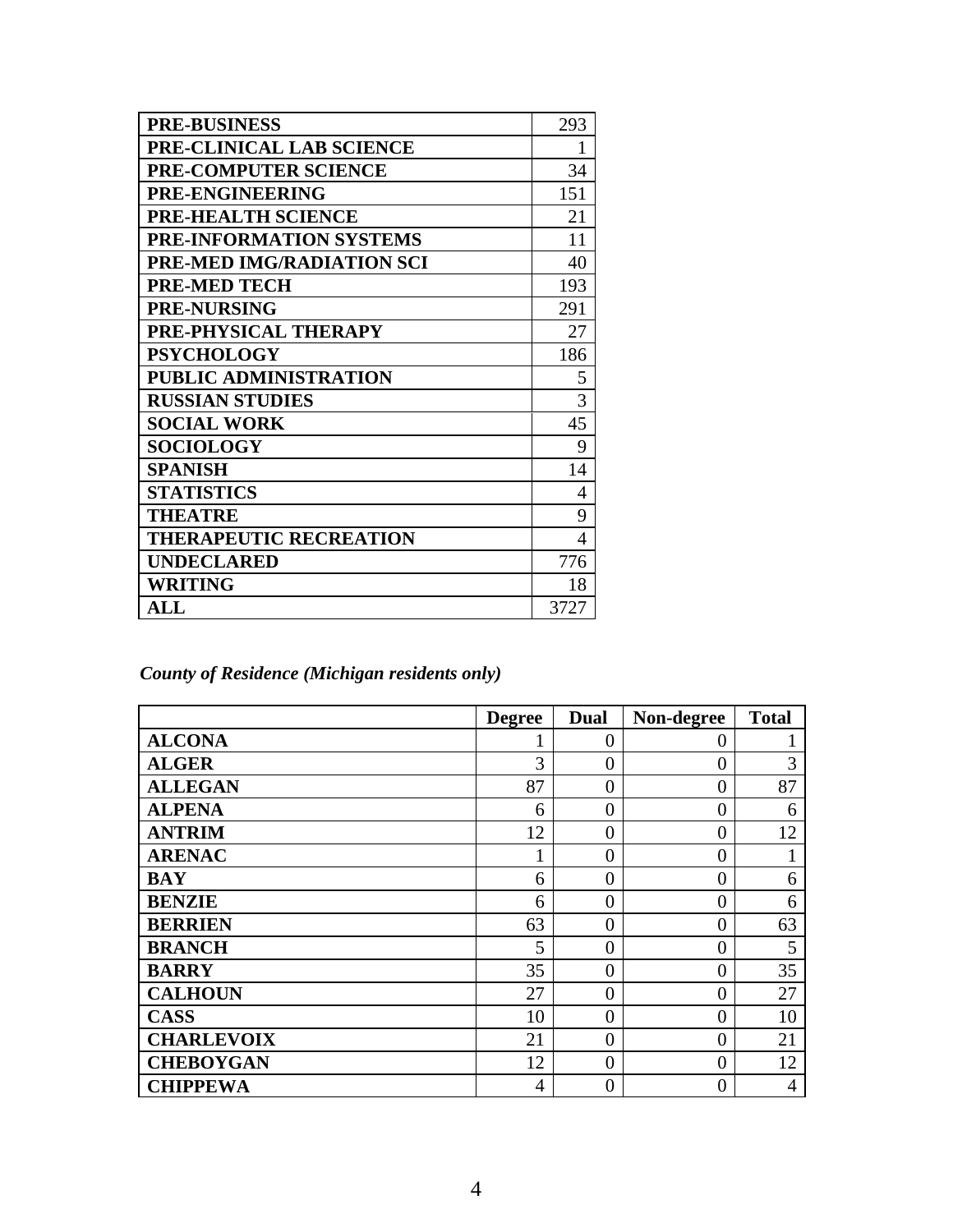| <b>CLARE</b>          | 5              | $\theta$         | $\theta$         | 5              |
|-----------------------|----------------|------------------|------------------|----------------|
| <b>CLINTON</b>        | 43             | $\overline{0}$   | $\overline{0}$   | 43             |
| <b>CRAWFORD</b>       | $\overline{4}$ | $\overline{0}$   | $\overline{0}$   | $\overline{4}$ |
| <b>DELTA</b>          | 13             | $\overline{0}$   | $\overline{0}$   | 13             |
| <b>DICKINSON</b>      | 8              | $\overline{0}$   | $\overline{0}$   | 8              |
| <b>EATON</b>          | 49             | $\overline{0}$   | $\overline{0}$   | 49             |
| <b>EMMET</b>          | 13             | $\overline{0}$   | $\overline{0}$   | 13             |
| <b>GENESEE</b>        | 90             | $\overline{0}$   | $\overline{0}$   | 90             |
| <b>GLADWIN</b>        | 3              | $\theta$         | $\boldsymbol{0}$ | 3              |
| <b>GOGEBIC</b>        | $\mathbf{1}$   | $\overline{0}$   | $\overline{0}$   | $\mathbf{1}$   |
| <b>GRATIOT</b>        | $\overline{4}$ | $\theta$         | $\overline{0}$   | $\overline{4}$ |
| <b>GRAND TRAVERSE</b> | 58             | $\overline{0}$   | $\theta$         | 58             |
| <b>HILLSDALE</b>      | 6              | $\overline{0}$   | $\overline{0}$   | 6              |
| <b>HOUGHTON</b>       | 5              | $\theta$         | $\boldsymbol{0}$ | 5              |
| <b>HURON</b>          | 6              | $\overline{0}$   | $\overline{0}$   | 6              |
| <b>INGHAM</b>         | 64             | $\overline{0}$   | $\overline{0}$   | 64             |
| <b>IONIA</b>          | 36             | $\overline{0}$   | $\overline{0}$   | 36             |
| <b>IOSCO</b>          | $\overline{4}$ | $\overline{0}$   | $\overline{0}$   | $\overline{4}$ |
| <b>IRON</b>           | 6              | $\overline{0}$   | $\overline{0}$   | 6              |
| <b>ISABELLA</b>       | 17             | $\boldsymbol{0}$ | $\overline{0}$   | 17             |
| <b>JACKSON</b>        | 30             | $\overline{0}$   | $\overline{0}$   | 30             |
| <b>KENT</b>           | 518            | $\overline{7}$   | $\overline{0}$   | 525            |
| <b>KALKASKA</b>       | $\mathbf{1}$   | $\overline{0}$   | $\overline{0}$   | $\mathbf{1}$   |
| <b>KALAMAZOO</b>      | 104            | $\theta$         | $\boldsymbol{0}$ | 104            |
| <b>LAKE</b>           | 3              | $\overline{0}$   | $\overline{0}$   | 3              |
| <b>LAPEER</b>         | 42             | $\overline{0}$   | $\overline{0}$   | 42             |
| <b>LEELANAU</b>       | 17             | $\overline{0}$   | $\boldsymbol{0}$ | 17             |
| <b>LENAWEE</b>        | 30             | $\overline{0}$   | $\overline{0}$   | 30             |
| <b>LIVINGSTON</b>     | 115            | $\overline{0}$   | $\boldsymbol{0}$ | 115            |
| <b>MANISTEE</b>       | 10             | $\overline{0}$   | $\overline{0}$   | 10             |
| <b>MARQUETTE</b>      | 4              | $\overline{0}$   | $\overline{0}$   | 4              |
| <b>MASON</b>          | 14             | $\overline{0}$   | $\overline{0}$   | 14             |
| <b>MACOMB</b>         | 198            | $\overline{0}$   | $\overline{0}$   | 198            |
| <b>MACKINAC</b>       | 1              | $\overline{0}$   | $\overline{0}$   | $\mathbf{1}$   |
| <b>MECOSTA</b>        | 8              | $\boldsymbol{0}$ | $\boldsymbol{0}$ | 8              |
| <b>MENOMINEE</b>      | $\overline{2}$ | $\overline{0}$   | $\overline{0}$   | $\overline{2}$ |
| <b>MIDLAND</b>        | 39             | $\overline{0}$   | $\boldsymbol{0}$ | 39             |
| <b>MISSAUKEE</b>      | 18             | $\overline{0}$   | $\overline{0}$   | 18             |
| <b>MONTMORENCY</b>    | $\mathbf{1}$   | $\theta$         | $\theta$         | $\mathbf{1}$   |
| <b>MONROE</b>         | 14             | $\overline{0}$   | $\theta$         | 14             |
| <b>MONTCALM</b>       | 20             | $\boldsymbol{0}$ | $\boldsymbol{0}$ | 20             |
| <b>MUSKEGON</b>       | 80             | $\mathbf{1}$     | $\theta$         | 81             |
| <b>NEWAYGO</b>        | 25             | $\boldsymbol{0}$ | $\overline{0}$   | 25             |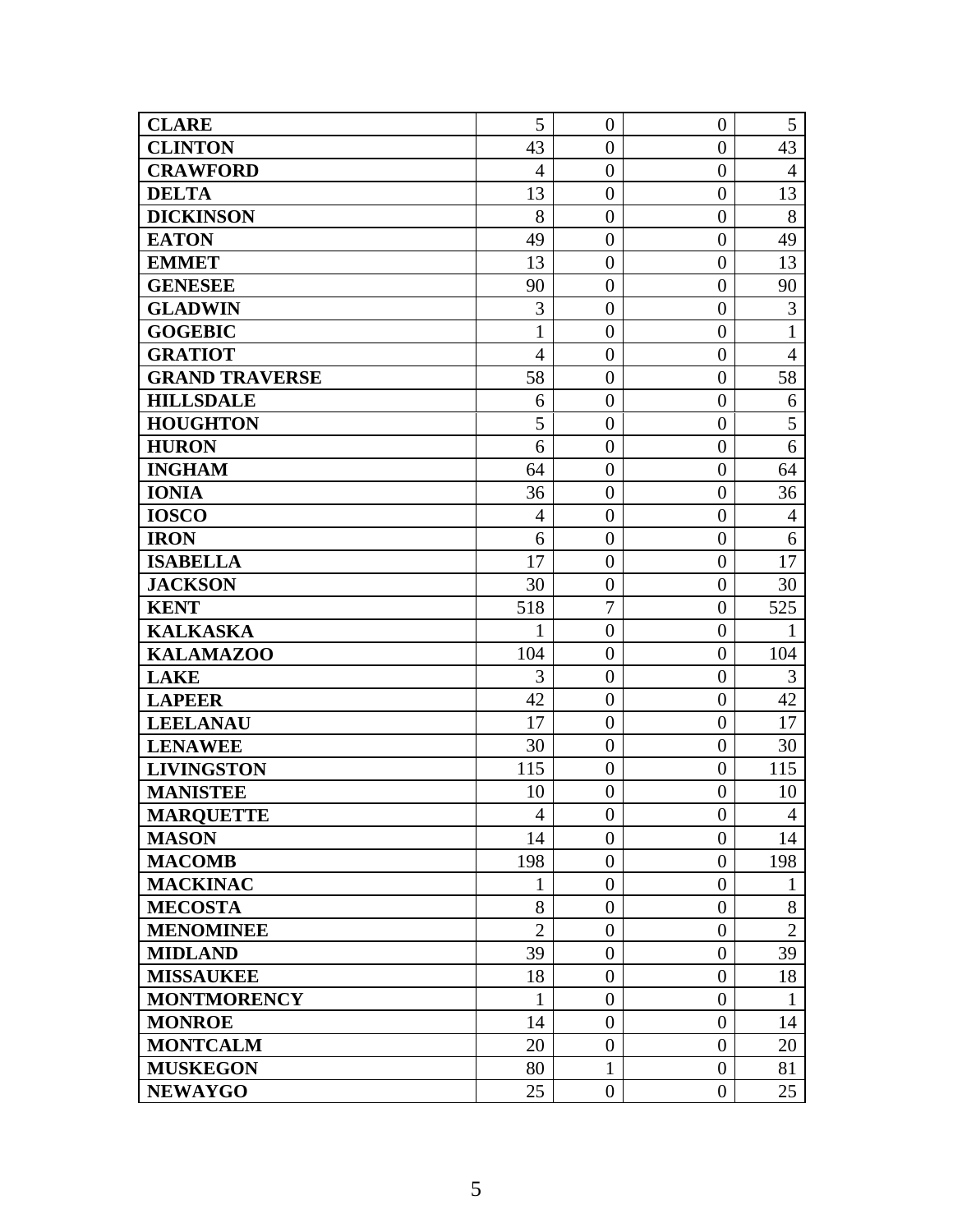| <b>OAKLAND</b>      | 464            | $\overline{0}$   | $\overline{0}$ | 464            |
|---------------------|----------------|------------------|----------------|----------------|
| <b>OCEANA</b>       | 14             | $\overline{0}$   | $\overline{0}$ | 14             |
| <b>OGEMAW</b>       | $\overline{2}$ | $\overline{0}$   | $\overline{0}$ | $\overline{2}$ |
| <b>OSCODA</b>       | $\overline{2}$ | $\overline{0}$   | $\overline{0}$ | $\overline{2}$ |
| <b>OSCEOLA</b>      | 8              | $\overline{0}$   | $\overline{0}$ | 8              |
| <b>OTSEGO</b>       | 8              | $\overline{0}$   | $\overline{0}$ | 8              |
| <b>OTTAWA</b>       | 484            | 39               | 1              | 524            |
| <b>PRESQUE ISLE</b> |                | $\overline{0}$   | $\overline{0}$ |                |
| <b>ROSCOMMON</b>    | 8              | $\overline{0}$   | $\overline{0}$ | 8              |
| <b>SAGINAW</b>      | 38             | $\boldsymbol{0}$ | $\overline{0}$ | 38             |
| <b>SANILAC</b>      | 12             | $\overline{0}$   | $\overline{0}$ | 12             |
| <b>SCHOOLCRAFT</b>  | 6              | $\overline{0}$   | $\overline{0}$ | 6              |
| <b>SHIAWASSEE</b>   | 18             | $\overline{0}$   | $\overline{0}$ | 18             |
| <b>ST CLAIR</b>     | 28             | $\overline{0}$   | $\overline{0}$ | 28             |
| <b>ST JOSEPH</b>    | 24             | $\overline{0}$   | $\overline{0}$ | 24             |
| <b>TUSCOLA</b>      | 7              | $\overline{0}$   | $\overline{0}$ | 7              |
| <b>VANBUREN</b>     | 21             | $\overline{0}$   | $\overline{0}$ | 21             |
| <b>WASHTENAW</b>    | 65             | $\overline{0}$   | $\overline{0}$ | 65             |
| <b>WAYNE</b>        | 283            | $\overline{0}$   | $\overline{0}$ | 283            |
| <b>WEXFORD</b>      | 15             | $\overline{0}$   | $\theta$       | 15             |

### *Other States & Countries*

|                       | <b>Degree</b>  | Dual           | Non-degree | <b>Total</b>   |
|-----------------------|----------------|----------------|------------|----------------|
| <b>CALIFORNIA</b>     |                | $\overline{0}$ | 0          |                |
| <b>CONNECTICUT</b>    |                | $\overline{0}$ | 0          |                |
| <b>FLORIDA</b>        | $\overline{2}$ | $\theta$       | 0          | $\overline{2}$ |
| <b>ILLINOIS</b>       | 86             | $\Omega$       | $\Omega$   | 86             |
| <b>INDIANA</b>        | 38             | $\theta$       | 0          | 38             |
| <b>MARYLAND</b>       | $\overline{2}$ | $\theta$       | 0          | $\overline{2}$ |
| <b>MICHIGAN</b>       | 3537           | 47             | 1          | 3585           |
| <b>NORTH CAROLINA</b> | $\overline{2}$ | 0              | 0          | $\overline{2}$ |
| <b>NORTH DAKOTA</b>   |                | $\theta$       | 0          |                |
| <b>NEW JERSEY</b>     |                | $\theta$       | 0          |                |
| <b>NEW YORK</b>       |                | $\theta$       | $\theta$   |                |
| <b>OHIO</b>           | 19             | $\theta$       | $\theta$   | 19             |
| <b>PENNSYLVANIA</b>   |                | $\theta$       | 0          |                |
| <b>RHODE ISLAND</b>   |                | $\theta$       | $\theta$   |                |
| <b>TEXAS</b>          | 2              | $\theta$       | $\theta$   | $\overline{2}$ |
| VIRGINIA              |                | $\theta$       | 0          |                |
| WASHINGTON            |                | $\theta$       | 0          |                |
| WISCONSIN             | 5              | $\theta$       | $\theta$   | 5              |
|                       |                |                |            |                |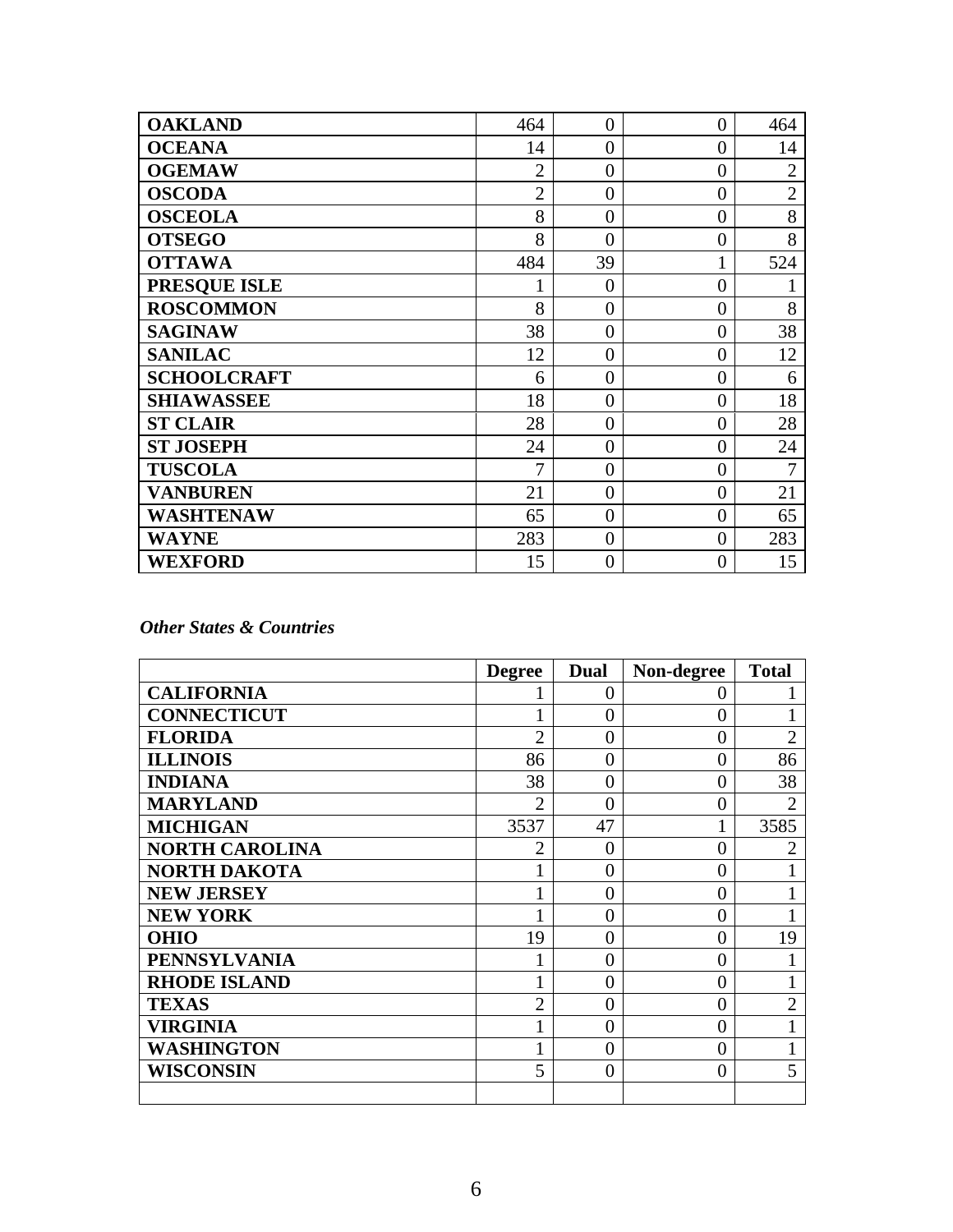|                                 | <b>Degree</b>  | <b>Dual</b> | Non-degree | <b>Total</b>   |
|---------------------------------|----------------|-------------|------------|----------------|
| <b>AFGHANISTAN</b>              |                | $\theta$    | 0          |                |
| <b>ALBANIA</b>                  |                | $\theta$    | 0          |                |
| <b>BANGLADESH</b>               |                | $\theta$    | 0          |                |
| <b>BRAZIL</b>                   | $\overline{2}$ | $\theta$    | 0          | $\overline{2}$ |
| <b>CANADA</b>                   | $\overline{2}$ | $\Omega$    | 0          | $\overline{2}$ |
| <b>DENMARK</b>                  |                | $\Omega$    | 0          |                |
| <b>FRANCE</b>                   |                | $\theta$    | 0          |                |
| <b>GERMANY</b>                  |                | 0           | 0          |                |
| <b>ITALY</b>                    | $\overline{2}$ | $\theta$    | 0          | $\overline{2}$ |
| <b>SOUTH KOREA</b>              | 3              | $\theta$    | 0          | 3              |
| <b>MEXICO</b>                   |                | $\theta$    | 0          |                |
| <b>NIGERIA</b>                  | 2              | 0           | 0          | $\overline{2}$ |
| <b>PALAU</b>                    |                | 0           | 0          |                |
| <b>SOUTH AFRICA</b>             |                | 0           | 0          |                |
| <b>UNITED STATES OF AMERICA</b> | 3705           | 47          |            | 3753           |
| VIETNAM                         |                | $\Omega$    | 0          |                |
| <b>ZAMBIA</b>                   |                | 0           | 0          |                |
| All                             | 3727           | 47          |            | 3775           |

## *Where Living*

|                   | <b>Degree</b> | <b>Dual</b> | Non-degree | <b>Total</b> |
|-------------------|---------------|-------------|------------|--------------|
| <b>Off-campus</b> |               |             |            | bb.          |
| <b>On-campus</b>  | 14            |             |            |              |

## *ACT Composite Score*

| <b>ACT Composite Score Range</b> | <b>Degree</b> |
|----------------------------------|---------------|
| Not available                    | 46            |
| $1 - 14$                         | 5             |
| $15 - 17$                        | 63            |
| 18-21                            | 830           |
| $22 - 24$                        | 1222          |
| $25 - 27$                        | 932           |
| 28-36                            | 629           |
|                                  |               |
| <b>Mean</b>                      | 24.04         |
| <b>Median</b>                    | 24            |
| 75th %ile                        | 26            |
| 25th %ile                        | 22            |